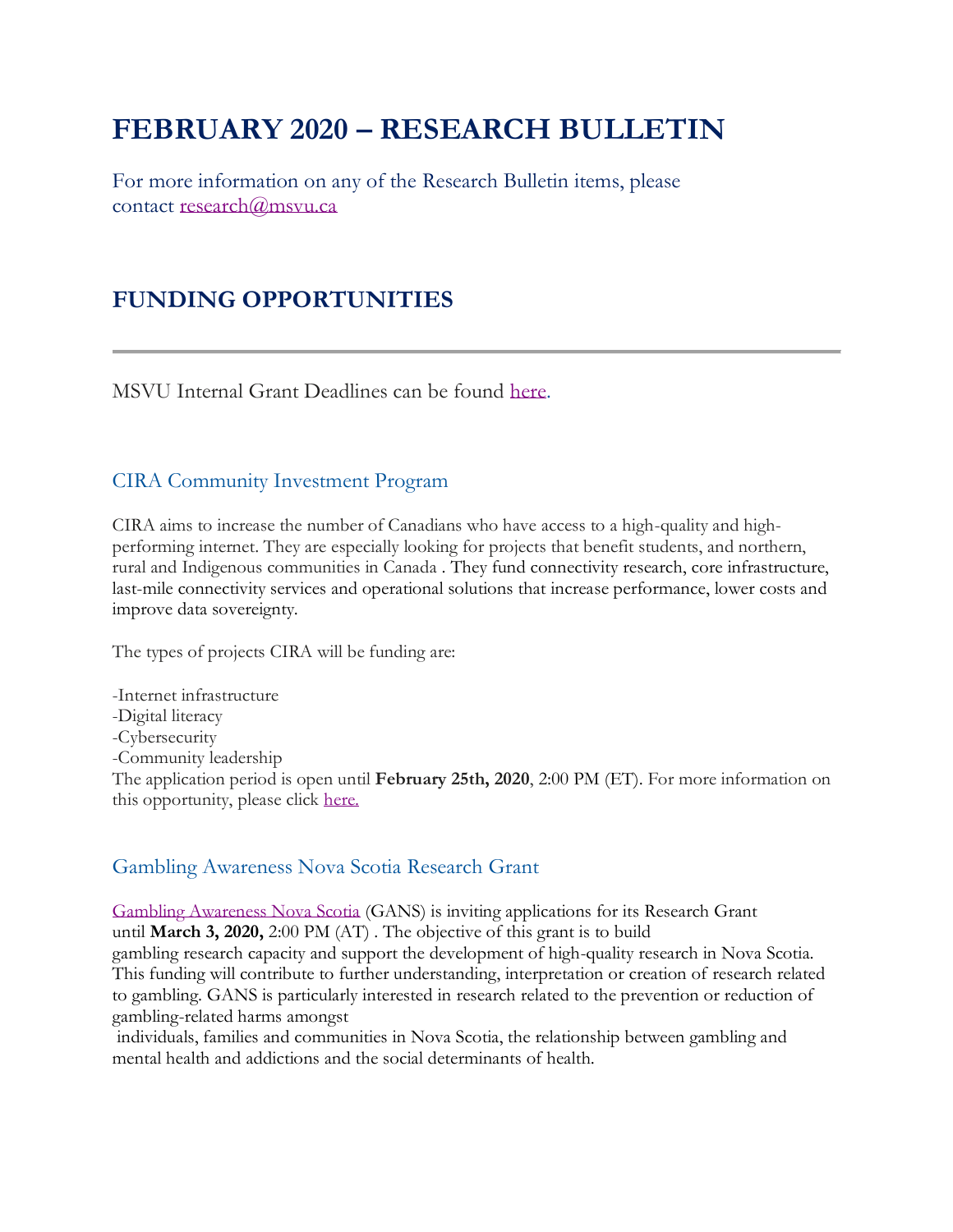#### SSHRC Horizon 2020 Migration Call

SSHRC has launched a call for proposals in support of Canadian researchers' engagements with European research consortia funded through the Horizon 2020 research platform of the European Union (EU). The call for proposals encourages Canadian researchers to collaborate with research teams from various EU member states to answer critical social science questions related to migration issues, including the protection of refugees and the integration of migrant children in host countries. SSHRC will contribute one- to three-year awards valued at C\$75,000 to C\$200,000 for researchers affiliated with an eligible Canadian institution, to participate in Horizon 2020 research teams.

The deadline to apply is **March 12, 2020**. For more information, please visit the [SSHRC Horizon](https://www.sshrc-crsh.gc.ca/funding-financement/programs-programmes/horizon_2020-eng.aspx)  [202 Migration web page.](https://www.sshrc-crsh.gc.ca/funding-financement/programs-programmes/horizon_2020-eng.aspx)

#### SSHRC Partnership Engage Grant

Partnership Engage Grants provide short-term and timely support for partnered researchactivities that will inform decision-making at a single partner organization from the public, private or not-forprofit sector. The small-scale, stakeholder-driven partnerships supported through Partnership Engage Grants are meant to respond to immediate needs and time constraints facing organizations in non-academic sectors. Proposals may involve any disciplines, thematic areas, approaches or subject areas eligible for SSHRC funding. The application deadline is **March 15, 2020.** To learn more, please visit [the SSHRC website.](https://www.sshrc-crsh.gc.ca/funding-financement/programs-programmes/partnership_engage_grants-subventions_d_engagement_partenarial-eng.aspx)

#### 2020 SSHRC Impact Awards Competition

The Impact Awards recognize exceptional SSHRC-funded researchers and students and celebrate their achievements in research, research training, knowledge mobilization and outreach activities (exceptional faculty and students have a chance to be nominated). Institutions eligible to administer SSHRC funding are invited to put forward nominations in the following categories:

-Gold Medal (\$100,000)

-Talent Award (\$50,000)

-Insight Award (\$50,000)

-Connection Award (\$50,000)

-Partnership Award (\$50,000)

Institutions will have until **April 1, 2020**, to submit their nominations. Winners will be announced at an awards ceremony in fall 2020. Please click [here](https://www.sshrc-crsh.gc.ca/about-au_sujet/policies-politiques/statements-enonces/institutional_eligibility-admissibilite_etablissements-eng.aspx) for eligibility guidelines.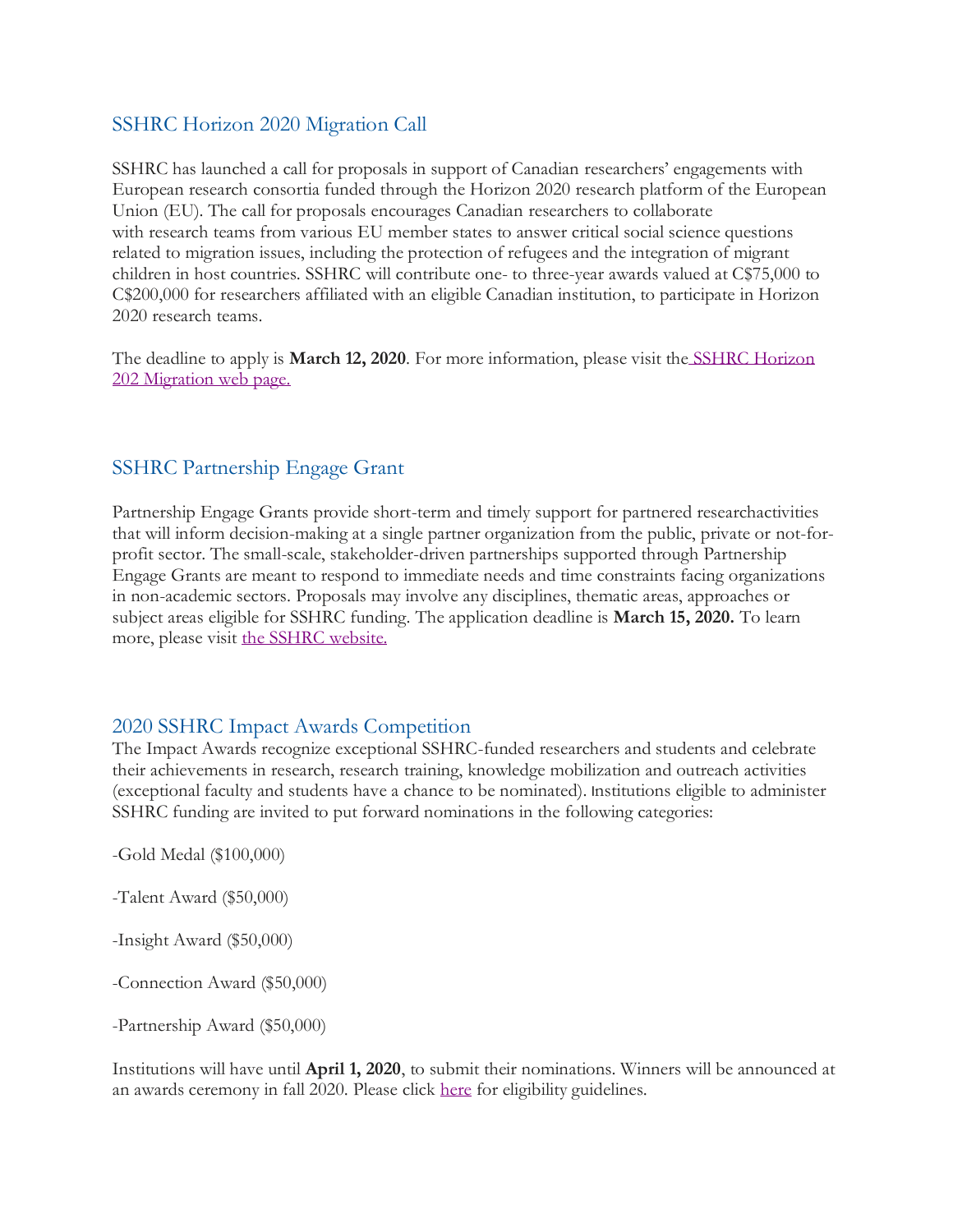### **CALLS FOR SUBMISSIONS AND APPLICATIONS**

#### Request for Proposals - Evaluation of Municipal/Mi'kmaw Physical Activity Leadership

The Province of Nova Scotia launched [Let's Get Moving Nova Scotia: An action plan for increasing](https://novascotia.ca/letsgetmoving/)  [physical activity in Nova Scotia](https://novascotia.ca/letsgetmoving/) in November 2018. The purpose of this Request for Proposals (RFP) is to identify a team to evaluate enhancements to the Municipal/Mi'kmaw Leadership Program in conjunction with other identified elements of Let's Get Moving Nova Scotia (LGMNS). All enquiries regarding the proposal solicitation shall be submitted in writing or by phone by**March 3, 2020 - 2:00 p.m. (AT)**. Please see the attached Request for Proposals for more information.

#### Canada-ASEAN Scholarships and Educational Exchanges for Development (SEED)

The Canada-ASEAN Scholarships and Educational Exchanges for Development (SEED) program provides students, from member states of the Association of Southeast Asian Nations (ASEAN), with short-term exchange opportunities for study or research in Canadian post-secondary institutions at the college, undergraduate and graduate levels. SEED scholarships are facilitated through institutional collaborations and student exchange agreements between Canadian and ASEAN institutions. to reduce poverty in the developing countries of ASEAN. The deadline to apply for this opportunity is **March 5, 2020.** For more information, please click [here.](https://www.educanada.ca/scholarships-bourses/can/institutions/asean-anase.aspx?lang=eng)

#### Research in View Exhibition

The Mount Library & Archives is seeking submissions for an upcoming SSHRC Exchange and Explore grant funded exhibition entitled Research in View which will launch in April 2020. Research in View aims to showcase visual and art-inspired representations of research in progress at Mount Saint Vincent University. For more information please visit the [Mount Library &](https://libguides.msvu.ca/openaccess/events)  [Archives Guides](https://libguides.msvu.ca/openaccess/events) or email [archives@msvu.ca.](mailto:archives@msvu.ca) The deadline for submissions is **March 13, 2020.**

#### Call for Abstracts - Primary Health Care Research Day

BRIC NS is pleased to announce that [abstract submissions](https://bricns.com/primary-health-care-research-day/abstract-submission/) for Primary Health Care ResearchDay will be accepted until **March 31st, 2020 (11:59pm ADT)**. The theme of this year's Primary Health Care Research Day is "Exploring the Many Faces of Integrated Care." Although all abstracts are not required to focus on integrated care, all are required to focus on PHC and/or highlight how the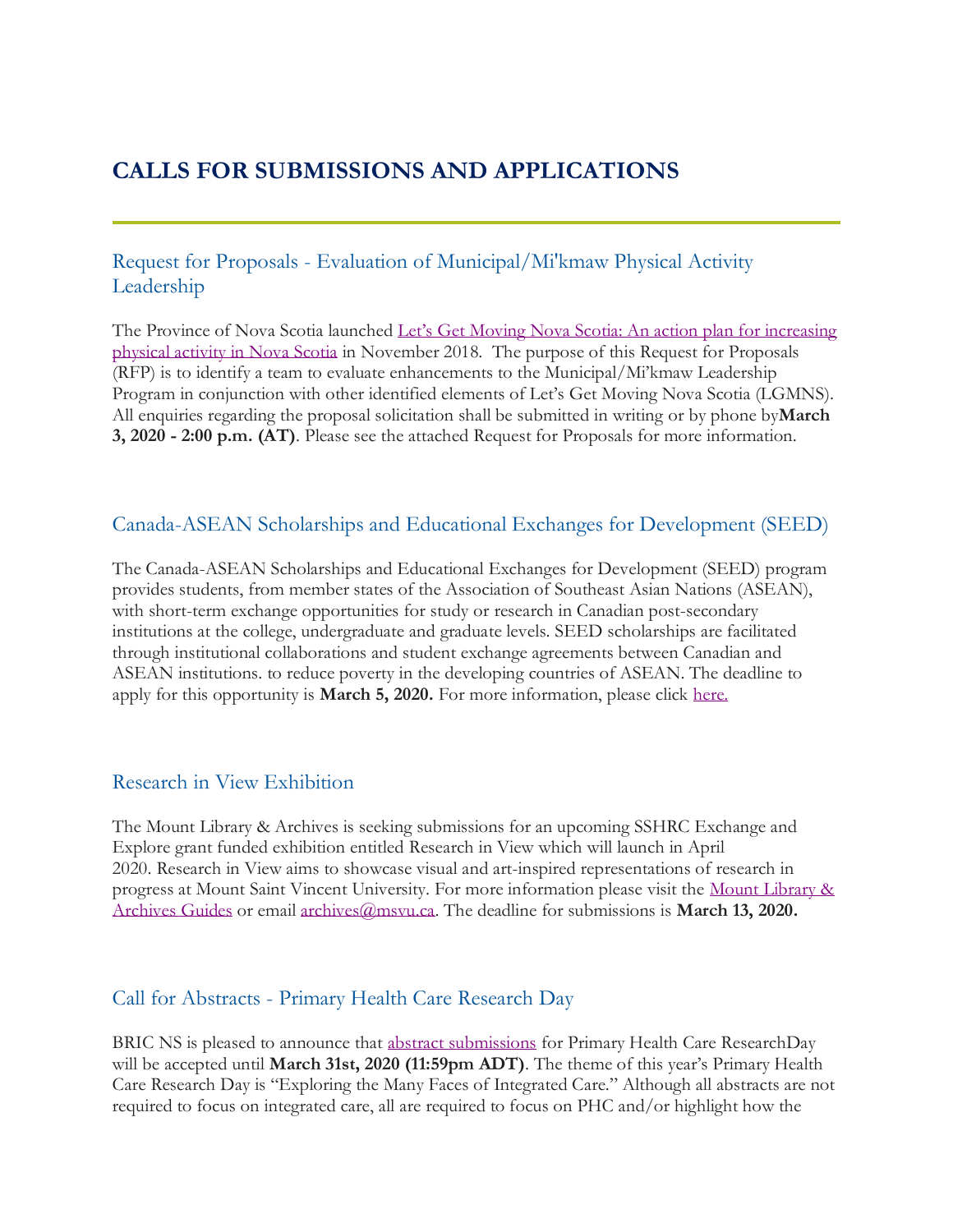work may be integrated with PHC and how it may affect or influence health care policy and/or practice. Registration details will be available soon. Please see the attached poster for more information.

# **EVENTS**

### Research Data Management for Digitally-Curious Humanists

The University of Victoria Libraries and Electronic Textual Cultures Lab are pleased to announce that registration is now open for the SSHRC-funded event: Research Data Management for Digitally-Curious Humanists. Join them **June 6 - 7, 2020** at the University of Victoria to discuss and identify unique considerations for managing "humanities research data". Participants will have the opportunity to connect with data management specialists, and to gain hands-on experience developing a data management plan.

Join researchers from across the Humanities to discuss and define unique considerations for managing "humanities data", make connections to data management specialists, and gain hands-on experience developing data management plans.

Visit their [website](https://onlineacademiccommunity.uvic.ca/dsc/2019/12/10/research-data-management-humanists/) to register and view a preliminary program.

### AAU Faculty Workshop - How Learning Works: 7 Research-Based Principles for Smart Teaching

The Association of Atlantic Universities is hosting a free faculty development workshop on Tuesday, **February 18 at 1:30 – 3:30 p.m.**in LINC Classroom (Killam 2600) in the Killam Library at Dalhousie. Michele DiPietro, author of How Learning Works, will synthesize 50 years of research on learning from the cognitive, metacognitive, motivational, developmental, and inclusiveness perspectives into seven integrated principles for effective teaching. This interactive workshop will illustrate the seven principles with demonstrations, discussions, and other activities that highlight how each of the principles might enhance participants' teaching. For more information please contact [Leigh-Ann.MacFarlane@msvu.ca.](mailto:Leigh-Ann.MacFarlane@msvu.ca) Please click [here](https://surveys.dal.ca/opinio/s?s=54123) to register. Space is limited.

# **MSVU FACULTY RESEARCHACHIEVEMENTS**